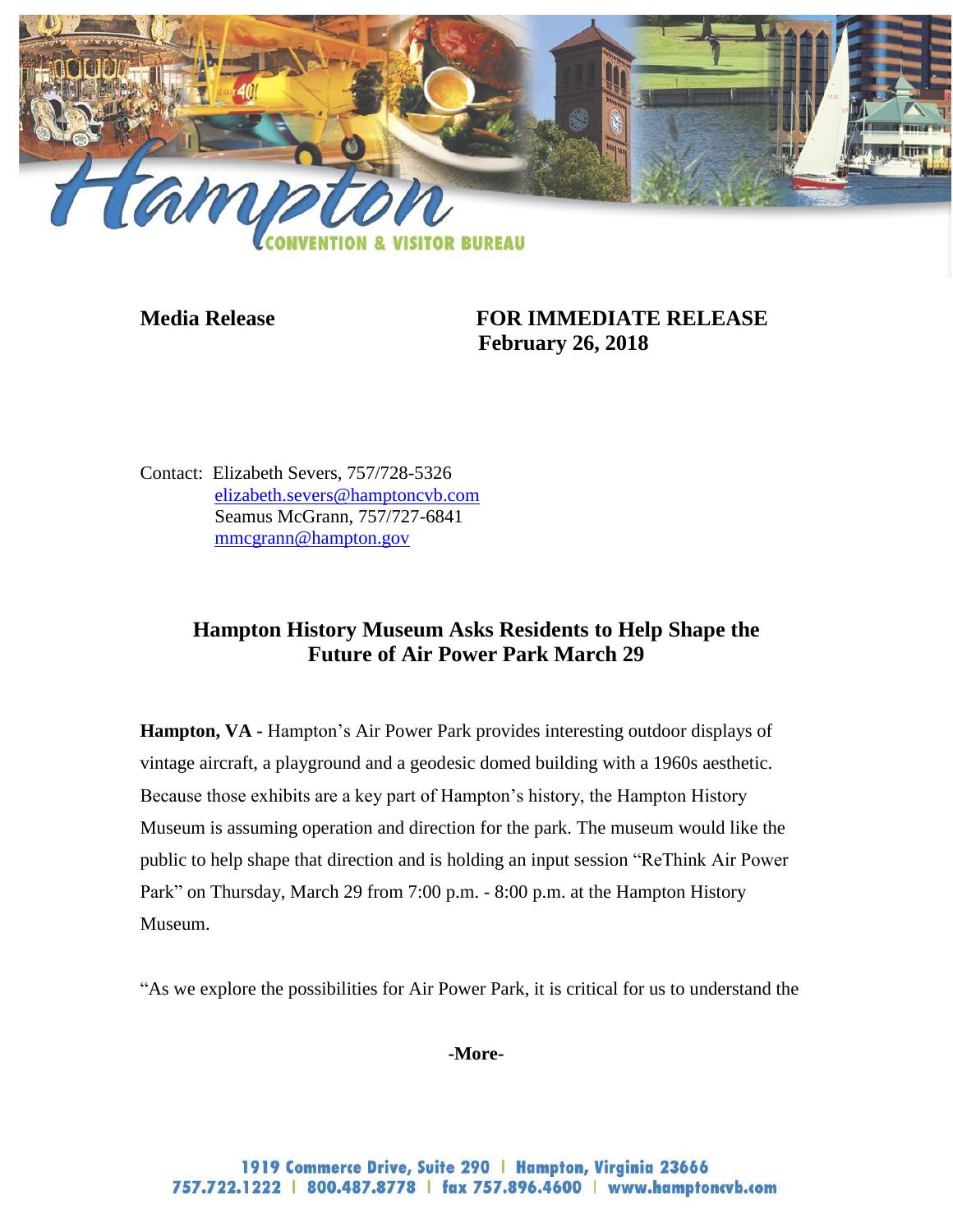### **Hampton History Museum Asks Residents to Help Shape the Future of Air Power Park March 29- Page 2**

community commitment and thoughts on such an iconic part of our personal histories – who of us does not remember going to see the planes as a child?" asks museum director Luci Cochran. "We hope to create a conversation about revitalizing one of Hampton's underused spaces and also a plan in which the community can be actively involved."

Air Power Park sits on 15 acres between Mercury Boulevard and Newmarket Creek, near the Hampton Coliseum and Hampton Roads Convention Center. In addition to historic aircraft, it contains a floating dock and will be a part of the Waterwalk at Central Park. Though relatively small, the city landmark with good interstate accessibility creates a unique asset with a wide range of possibilities. Each year the park averages approximately 6,000-7,000 visitors.

In this first phase, the Hampton Parks, Recreation and Leisure Services Department is focusing on some small upgrades for the pocket park, concentrating on protecting the landscape and waterway, while also functioning as an indoor and outdoor classroom and laboratory for school children and others.

Next steps are collecting community input in a public process, as well as an internal evaluation of the site and its inherit opportunities and obstacles. After that, we plan to focus on building partnerships, identifying resources and developing a long-term plan.

The Hampton History Museum is located at 120 Old Hampton Lane in Downtown Hampton. There is free parking in the garage across the street from the museum. For more information call 757-727-1102, visit www.HamptonHistoryMuseum.org, or like the Hampton History Museum on Facebook and follow it on Twitter and Instagram.

Partially bordered by the Hampton Roads harbor and Chesapeake Bay, Hampton, with

**-More-**